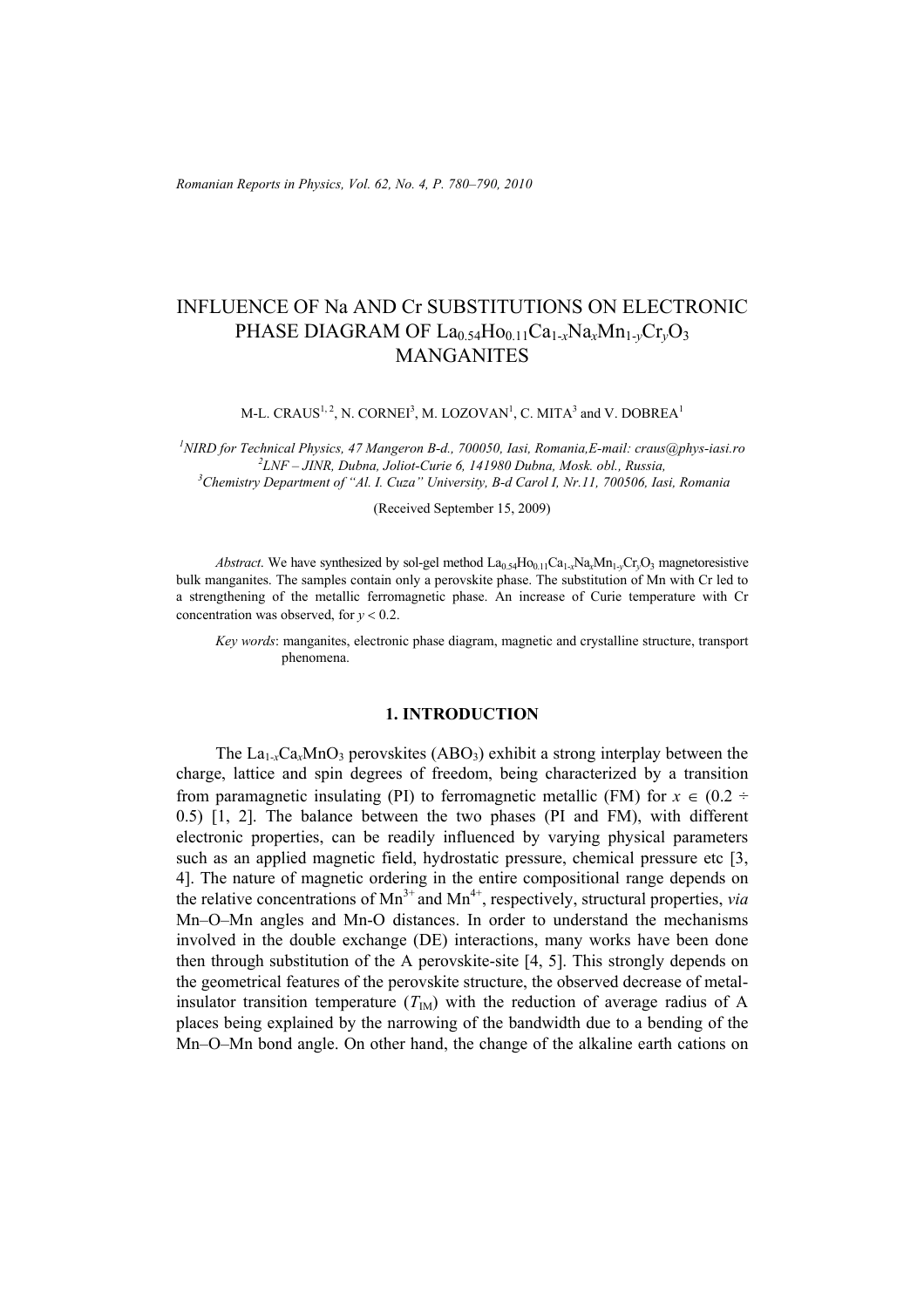A places can significantly modify the MR due to the influence on the doubleexchange (DE) interaction due to the distortion induced in the Mn<sup>3+</sup>–O<sup>2−</sup>–Mn<sup>4+</sup> network, eventually by the magnetic coupling between the doping and Mn ions [5, 6]. Local distortions of the  $MnO<sub>6</sub>$  octahedra determine the charge transport behavior and complex magnetic and crystalline structures. The substitution of Mn with other transition cation destroys the DE interaction, by lowering the Curie temperature and enhancing the magnetoresistance; some authors obtained a large magnetoresistance by substituted Mn with  $M = Cr$ , Fe, Ni or Cu in  $La<sub>0.7</sub>Sr<sub>0.3</sub>Mn<sub>0.9</sub>M<sub>0.1</sub>O<sub>3</sub>$  [5]. The substitution of Mn with Cr leads, on other hand, to the appearance of the phase separation (PS) in Cr-doped manganites  $R_{1/2}Ca_{1/2}(Mn)$ ,  $Cr)O_3$  ( $R = La$ , Nd, Sm, and Eu) [7].

Our purpose is to obtain the electronic phase diagram and to investigate its modifications in  $La<sub>0.54</sub>Ho<sub>0.11</sub>Ca<sub>1-x</sub>Na<sub>x</sub>Mn<sub>1-y</sub>Cr<sub>y</sub>O<sub>3</sub> manganites.$ 

## **2. EXPERIMENTAL DETAILS**

The samples with the chemical composition  $La_{0.54}Ho_{0.11}Ca_{1-x}Na_xMn_{0.95}Cr_{0.05}O_3$  $(x = 0.05, 0.1)$  and  $La<sub>0.54</sub>Ho<sub>0.11</sub>Ca<sub>0.35</sub>Mn<sub>1-y</sub>Cr<sub>y</sub>O<sub>3-\delta</sub>$  ( $y = 0.05, 0.10, 0.15$  and 0.20) were prepared by means of sol-gel method, using as precursors rare earth oxides  $(La<sub>2</sub>O<sub>3</sub>, Nd<sub>2</sub>O<sub>3</sub>$  and Ho<sub>2</sub>O<sub>3</sub>) (purity: 99.99%), the calcium carbonate (CaCO<sub>3</sub>), natrium nitrate  $(NaNO<sub>3</sub>)$  and the Mn and Cr acetates (purity: 99.00%). The details of the preparation were already communicated [8, 9]. The resulted powders were ground and pressed into pellets and presintered at 800°C for 17 hours in air. The presintered samples were again ground and finally sintered at 1200°C for 10 hours in air atmosphere. Phase composition, structure, lattice constants and volume of the unit cell were determined by X-ray analysis using a HUBER – Guinier Camera 670 diffractometer with a CuK $\alpha_1$  radiation. The lattice constants, positions of cations and anions in unit cell, BO distances, BOB bond angles, average size of mosaic blocks and microstrains being determinate by using Fullprof or PowderCell code. The space group was selected by means of the Ceckcell program. Specific magnetization with temperature and Curie temperature were determined by using a VMS type magnetometer, working at  $H = 1$  T, between 77 and 400 K. The Curie temperature  $(T_C)$  was determined as corresponding to the point where first derivative *vs*. temperature (*T*) has a minimum [10]. The variation of resistance with temperature and magnetic field was performed with a close cycle refrigerator, working between 7 and 350 K, at  $H_{\text{max}} = 1$  T. The transition temperature from metallic to insulator  $(T_M)$  state is marked by the change of resistivity derivative with temperature (resistance) from  $d\rho/dT > 0$  to  $d\rho/dT < 0$ . In agreement with literature data, we consider the transition temperature as the temperature corresponding maximum of the resistivity *vs*. *T*, at  $H = 0$  [11].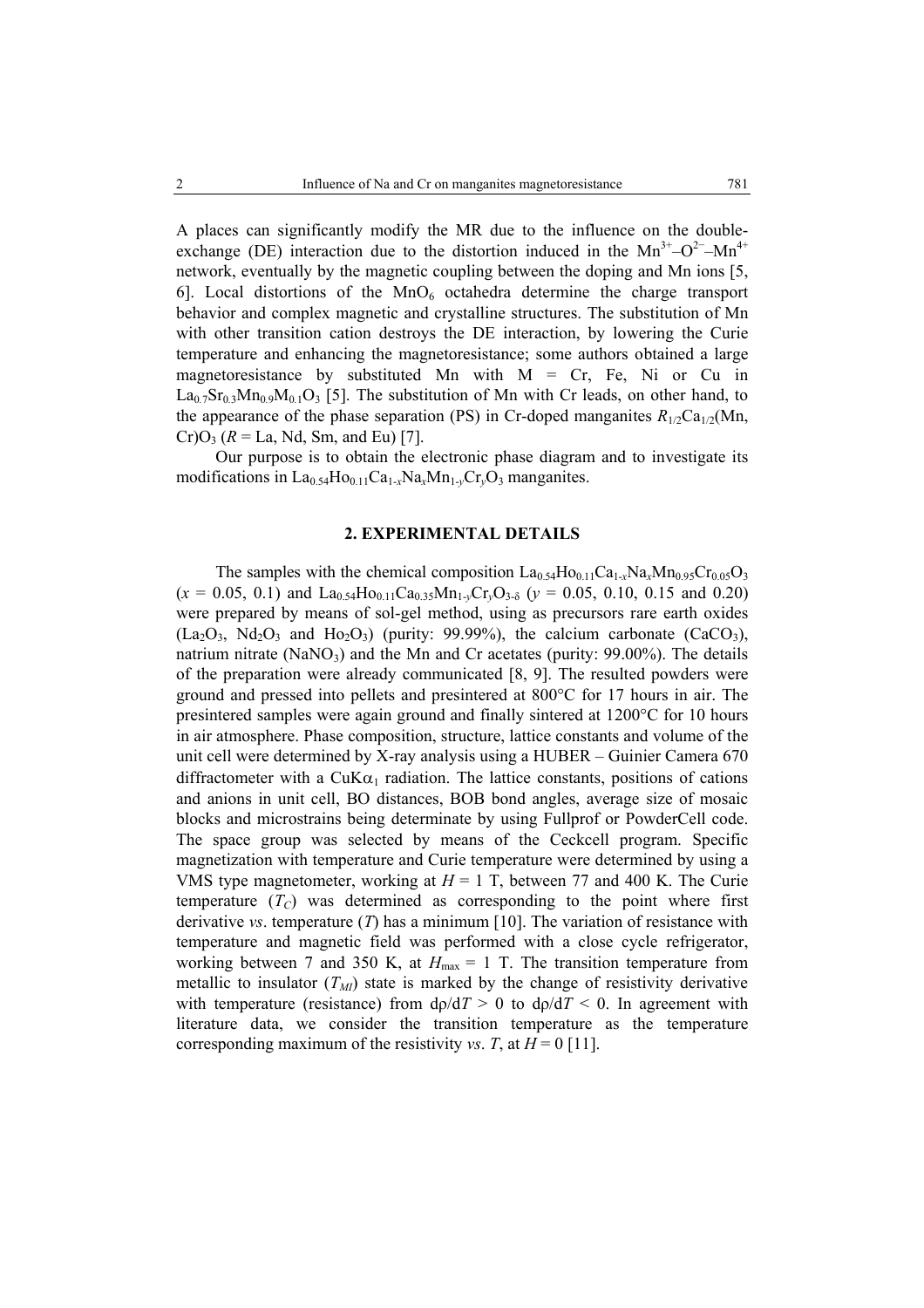#### **3. RESULTS AND DISCUSSIONS**

The analysis of the X-ray diffraction pattern showed that all the samples contain only an orthorhombic phase with perovskite structure, Pnma type structure (Figs. 1, 2). The substitution of Ca with Na leads to an increase of the unit cell volume and lattice constants, of the Mn-O (B-O) distances, of the deformation of the unit cell and of the microstrains level (Table 1), in agreement with the Shannon's ionic radii of Ca<sup>2+</sup> and Na<sup>+</sup> ( $r_{Ca2+} = 1.18$  Å,  $r_{Na+} = 1.24$  Å; for both CN = 9). For  $La<sub>0.54</sub>Ho<sub>0.11</sub>Ca<sub>0.35-x</sub>Na<sub>x</sub>Mn<sub>0.95</sub>Cr<sub>0.05</sub>O<sub>3</sub> manganites we observed an increase of the$ lattice constants, unit cell volume and Mn-O (B-O) distances, as comparing with  $La<sub>0.54</sub>Ho<sub>0.11</sub>Ca<sub>0.35</sub>Mn<sub>1\nu</sub>Cr<sub>v</sub>O<sub>3</sub> manganites (*x*, respectively, *y*, *s*. Tabs. 1, 2).$ 



Fig. 1 – The calculated and observed diffractograms of  $La_{0.54}Ho_{0.11}Ca_{0.30}Na_{0.05}Mn_{0.95}Cr_{0.05}O_3$ ; bottom part: the difference between calculated and observed diffractograms (Fullprof method).

The cation distribution of doped with Na manganite is given by:

$$
\left[ La_{0.54}^{3+} Ho_{0.11}^{3+} Ca_{0.35-x}^{2+} Na_{x}^{+}\right]_{A}\left[ Mn_{0.35-x+2\delta}^{4+} Cr_{0.05}^{3+} Mn_{0.60-x+2\delta}^{3+}\right]_{B}O_{3+\delta},\qquad(1)
$$

where  $\delta$  is the supplemental oxygen.

Tolerance factor is given by formula:

$$
t = \frac{r_A}{\sqrt{2}r_B} = \frac{0.54r_{La3+} + 0.11r_{Ho3+} + 0.35r_{Ca2+} + x(r_{Na+} - r_{Ca2+}) + r_{O2-}}{ \sqrt{2}(0.35r_{Mn4+} + 0.60r_{Mn3+} + 0.05r_{Cr3+} + (x - 2\delta)(r_{Mn3+} - r_{Mn4+}) + r_{O2-})},
$$
\n(2)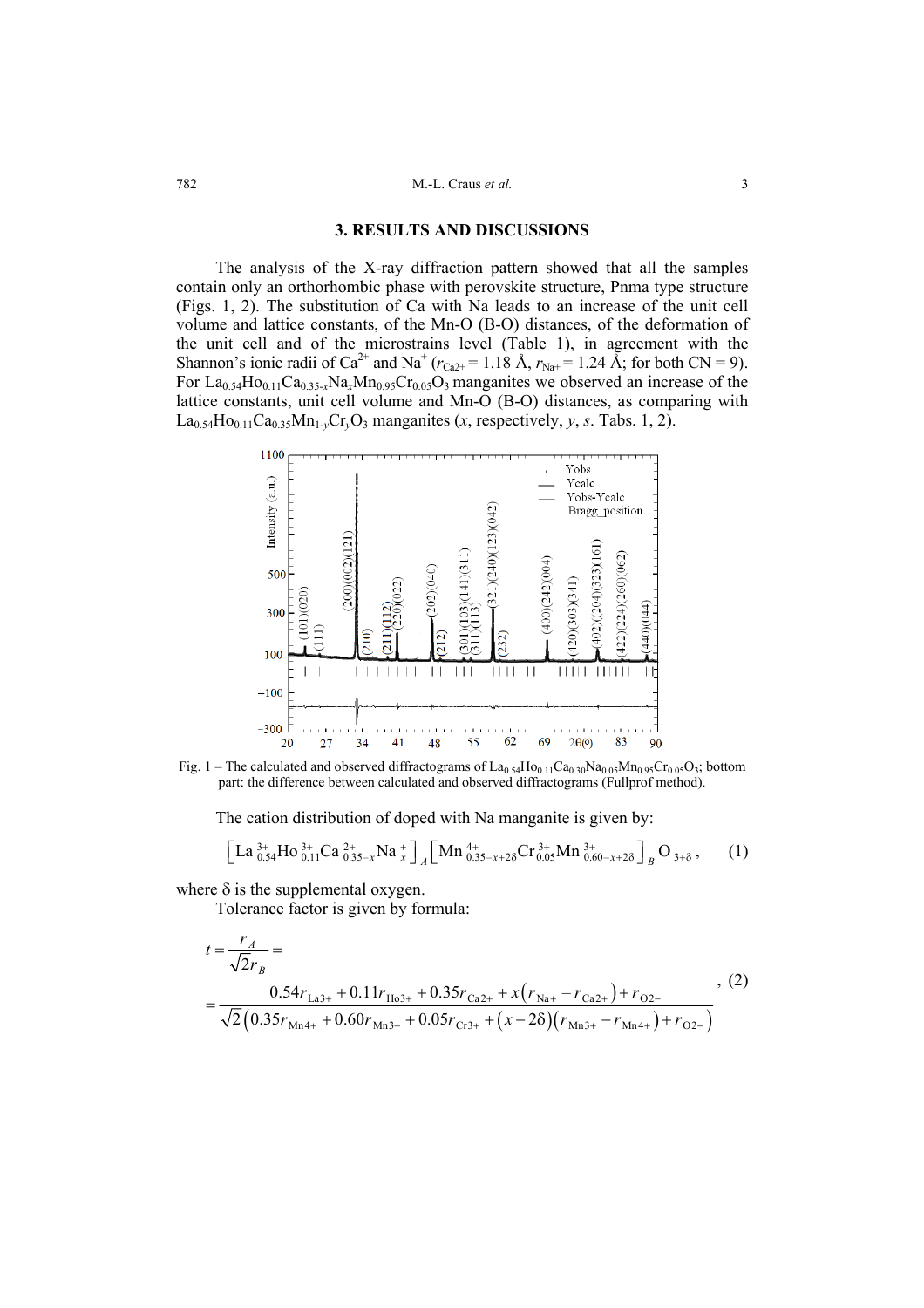where  $\langle r_A \rangle$  and  $\langle r_B \rangle$  are the average radii of A and, respectively, B places.

On Eq. (2) the calculated  $d_{Mn-0}$  distances and unit cell volumes for doped with Na manganites should increase, with the increase of Na concentration, in agreement with our result (Table 2). The oxygen concentration in the samples, if varies, shows a small influence on average radius of B places. The tolerance factor increases with oxygen concentration and decrease with Na concentration (Eq. 2).



Fig. 2 – The calculated and observed diffractograms of  $La_{0.54}Ho_{0.11}Ca_{0.35}Mn_{0.95}Cr_{0.05}O_3$  manganite; bottom part: difference between calculated and observed diffractograms (PowderCell method).

#### *Table 1*

The variation of the lattice constants (*a*, *b*, *c*), unit cell volume (*V*), average size of crystalline blocks (D) and microstrains (ε) for La<sub>0.54</sub>Ho<sub>0.11</sub>Ca<sub>0.35-*x*Na<sub>*xMn*0.95</sub>Cr<sub>0.05</sub>O<sub>3</sub> and La<sub>0.54</sub>Ho<sub>0.11</sub>Ca<sub>0.35</sub>Mn<sub>1-*y*</sub>Cr<sub>*y*</sub>O<sub>3</sub></sub> manganites

|                     |      | a(A)   | b(A)   | c(A)   | $V(\rm{\AA}^3$ | D(Å) | ε       |
|---------------------|------|--------|--------|--------|----------------|------|---------|
| $\boldsymbol{\chi}$ | 0.05 | 5.4390 | 7.7041 | 5.4351 | 227.75         | 706  | 0.00022 |
|                     | 0.10 | 5.4455 | 7.6893 | 5.4481 | 228.12         | 624  | 0.00042 |
| $\mathcal{Y}$       | 0.05 | 54243  | 7.6357 | 5.4032 | 223.79         | 545  | 0.00056 |
|                     | 0.10 | 5.3928 | 7.6153 | 5.3635 | 220.27         | 1260 | 0.00094 |
|                     | 0.15 | 5.3808 | 7.6082 | 5.3601 | 219.43         | 1123 | 0.00049 |
|                     | 0.20 | 5.3817 | 7.6084 | 5.3500 | 219.06         | 994  | 0.00046 |

For Cr doped manganites the cation distribution is given by:

$$
\left[ La_{0.54}^{3+} Ho_{0.11}^{3+} Ca_{0.35}^{2+} \right]_A \left[ Mn_{0.35+2\delta}^{4+} Cr_y^{3+} Mn_{0.65-y-2\delta}^{3+} \right]_B O_{3+\delta} ,\tag{3}
$$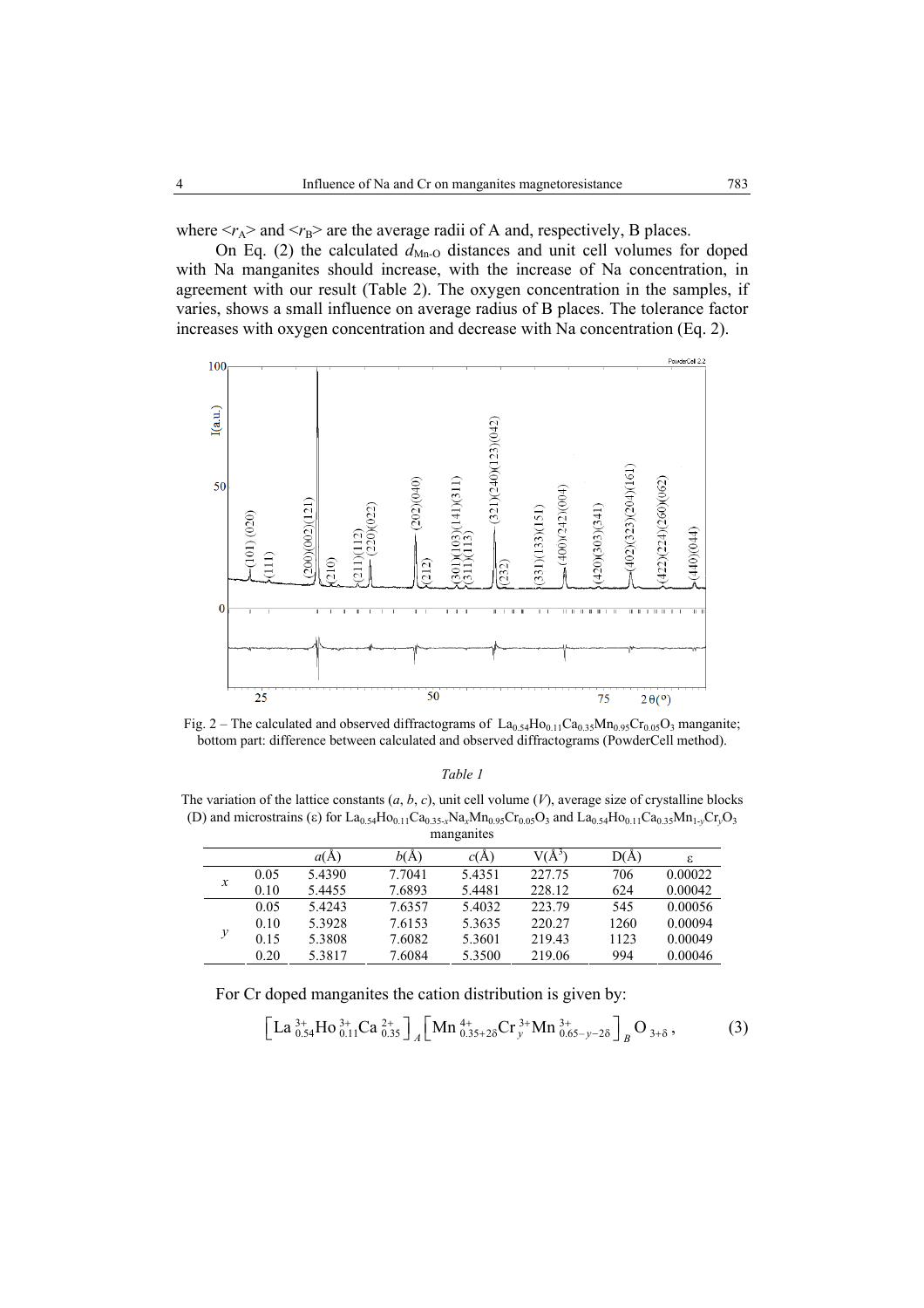while the tolerance factor will be given by:

$$
=\frac{0.54r_{\text{La3+}}+0.11r_{\text{Ho3+}}+0.35r_{\text{Ca2+}}+r_{\text{O2-}}}{\sqrt{2}\left(0.35r_{\text{Mn4+}}+0.65r_{\text{Mn3+}}-y\left(r_{\text{Mn3+}}-r_{\text{Cr4+}}\right)-2\delta\left(r_{\text{Mn3+}}-r_{\text{Mn4+}}\right)+r_{\text{O2-}}\right)}\tag{4}
$$

The average radius of B places/average  $d_{\text{BO}}$  distances decrease, while tolerance factor increases with the increase of the Cr and oxygen concentrations (Eq. 3). The observed variation of B/Mn-O distances in Cr substituted manganites can be explained by a superposition of two effects: 1) the increase of the Cr concentration and 2) the decrease of O concentration (Eq. 4 and Table 2).



with temperature and Na concentration for  $La_{0.54}Ho_{0.11}Ca_{0.35-x}Na_xMn_{0.95}Cr_{0.05}O_3$  manganites.

Fig. 3 – The variation of molar magnetization Fig. 4 – The variation of molar magnetization with temperature and Cr concentration for  $La_{0.54}Ho_{0.11}Ca_{0.35}Mn_{1\nu}Cr_{\nu}O_3$  manganites.

Calculated values of magnetic molecular moments, considering only the contribution of all magnetic moments of Mn cations vary between 3.45 and 2.85  $\mu_B/f.u.,$  when the Mn is substituted with Cr metallic cation in stoichiometric manganites. The observed values are much smaller and can be associated with a magnetic matrix in which there are nonmagnetic clusters. The volume of magnetic matrix diminishes when the Na concentration increases. Concerning the magnetic properties, we observed that the Curie temperature are smaller than thus corresponding to undoped with Ho, Na or Cr manganites, with the same Ca concentration [2].

The decrease of the Curie temperature, when Ho substituted La, was expected, because it takes place a decrease of double exchange interactions due to the decrease of the average radius of A places, of the Mn-O-Mn bond angle, implicitly, a smaller superposition of Mn and O orbitals. The substitution of Ca with K, an ion with a radius larger than thus of Ca  $(r_{K+} = 1.55 \text{ Å})$  led to an increase of the Curie temperature and of the specific magnetization, the latest smaller as

 $t =$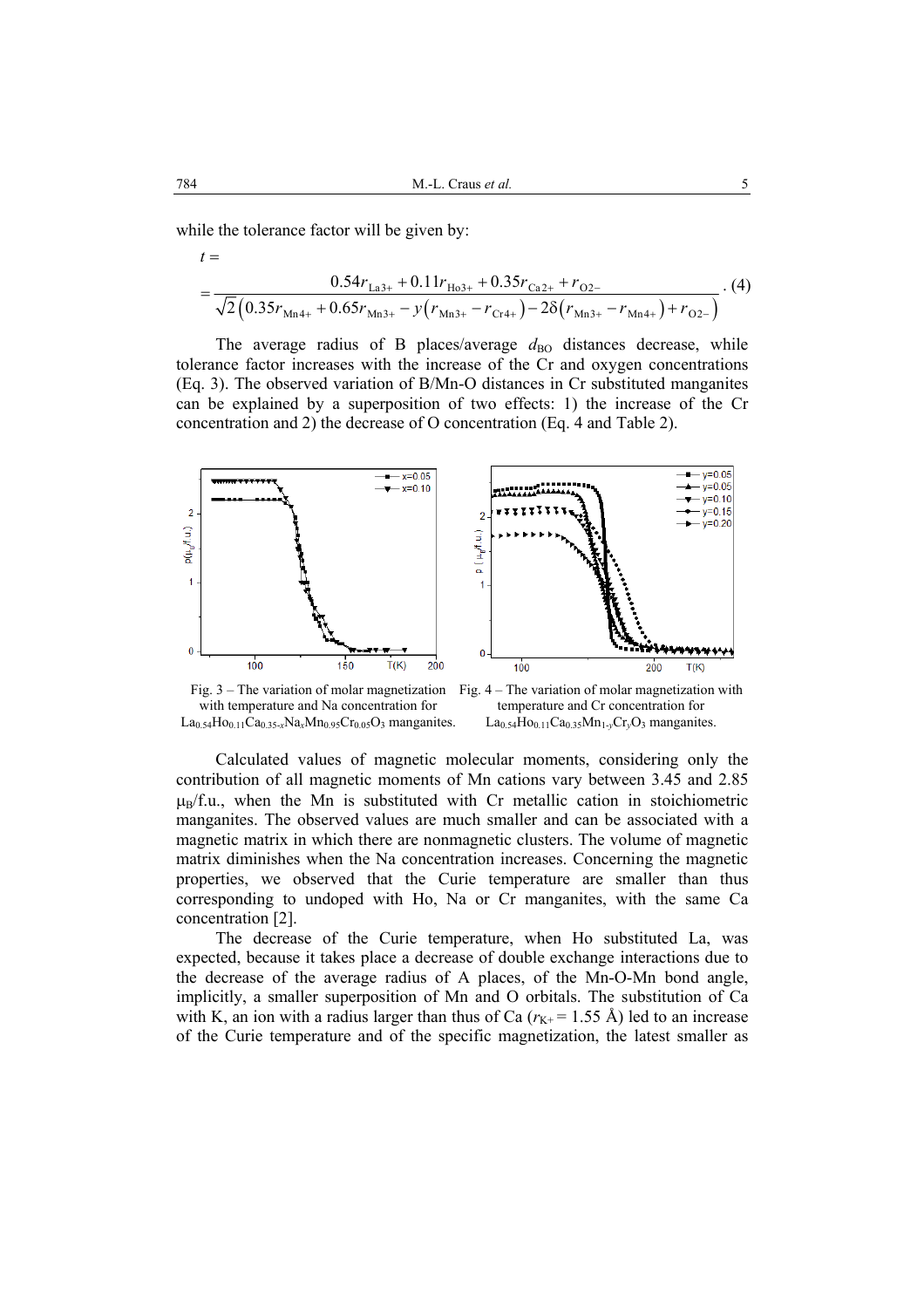theoretical values [2]. A supplemental decrease of the Curie temperature takes place in the  $La<sub>0.54</sub>Ho<sub>0.11</sub>Ca<sub>0.35-x</sub>Na<sub>x</sub>Mn<sub>0.95</sub>Cr<sub>0.05</sub>O<sub>3</sub> manganites, as comparing with the$  $La<sub>0.67</sub>Ca<sub>0.33-x</sub>K<sub>x</sub>MnO<sub>3</sub>$  doped with K manganites [2], due to the increase of the Mn-O bonds length and of a small increase of the variance of average radius of A places with Na concentration (Table 2).

#### *Table 2*

Variation of the observed values of molar magnetization  $(p)$ , Curie temperature  $(T_c)$ , average distance Mn-O ( $d_{\text{Mn-O}}$ ), tolerance factor ( $t_{\text{obs}}$ ), bandwidth (*w*) and A places radii variance ( $\sigma^2$ ) for  $La_{0.54}Ho_{0.11}Ca_{0.35-x}Na_xMn_{0.95}Cr_{0.05}O_3$  and  $La_{0.54}Ho_{0.11}Ca_{0.35}Mn_{1-y}Cr_vO_3$  manganites

|                  |      | $(\mu_B/f.u.)$ | $T_C(K)$ | $d_{\textrm{Mn-O, obs}}(\textrm{Å})$ | $t_{\rm obs}$ | $w^*$ | $\sigma^{2**}$ |
|------------------|------|----------------|----------|--------------------------------------|---------------|-------|----------------|
| $\boldsymbol{x}$ | 0.05 | 2.201          | 128      | 1.9489                               | 0.932         | 0.095 | 0.00205        |
|                  | 0.10 | 2.478          | 124      | 1.9508                               | 0.933         | 0.095 | 0.00216        |
| $\mathcal{Y}$    | 0.05 | 2.370          | 151      | 1.9381                               | 0.925         | 0.097 | 0.00193        |
|                  | 0.10 | 2.133          | 171      | 1.9261                               | 0.921         | 0.100 | 0.00193        |
|                  | 0.15 | 2.061          | 182      | 1.9249                               | 0.903         | 0.100 | 0.00193        |
|                  | 0.20 | 1.748          | 173      | 1.9253                               | 0.933         | 0.100 | 0.00193        |

$$
\text{two} \quad \frac{\cos\left(\frac{1}{2}(\pi - \langle \text{MnOMn} \rangle)\right)}{d_{\text{MnO}}^{3.5}}; \text{**}\right) \quad \sigma^2 = \sum C_i r_{iA}^2 - \langle r_A \rangle^2; \ C_i - \text{concentration of } i \text{ atom on A places}
$$

One of the reason of the observed variation of the magnetic moment can be due to the increase of the Mn tetravalent cations concentration (Fig. 3 and Eq. 1), induced by the increase of O concentration. A variation of δ from 0.007 to 0.05 leads to a variation of molar magnetization from 2.201 to 2.478  $\mu_B/f.u.,$  if we consider that the magnetization is due only to the presence of the  $Mn^{3+}$ - $Mn^{4+}$  pars. In the Cr doped manganites the monotonous decrease of molar magnetization can be attributed to a decrease of  $Mn^{3+}$ - $Mn^{4+}$  pars concentration, associated with the oxygen concentration decrease with Cr concentration (Eq. 3, Table 2 and Fig. 4).

The substitution of Mn with Cr leads to the suppression of the long range ferromagnetic interactions after the localization of charge carriers [12]. A good correlation was observed between the Curie temperature, on a hand, and average distance B(Mn)-O, on other hand, confirming this scenario (Table 2). The increase of Cr concentration has little influence on the bandwidth (w), but leads to an expected decrease of B-O average bond length, for  $x \le 0.15$  (Table 2).

Taking account the values of molar magnetization, we consider that at temperatures lower as transition temperatures the investigated manganites are formed by a metallic magnetic matrix, in which there are insulator clusters. Both electronic phases have the same crystalline structure.

We suppose that the ferromagnetic regions are formed by  $Mn^{3+}$ – O –  $Mn^{4+}$ bonds, supposition confirmed by the observed values of molar magnetization for  $y = 0.05$ , in La<sub>0.54</sub>Ho<sub>0.11</sub>Ca<sub>0.35</sub>Mn<sub>1</sub>- $y$ Cr<sub> $y$ </sub>O<sub>3</sub> manganites (Table 2). By substituting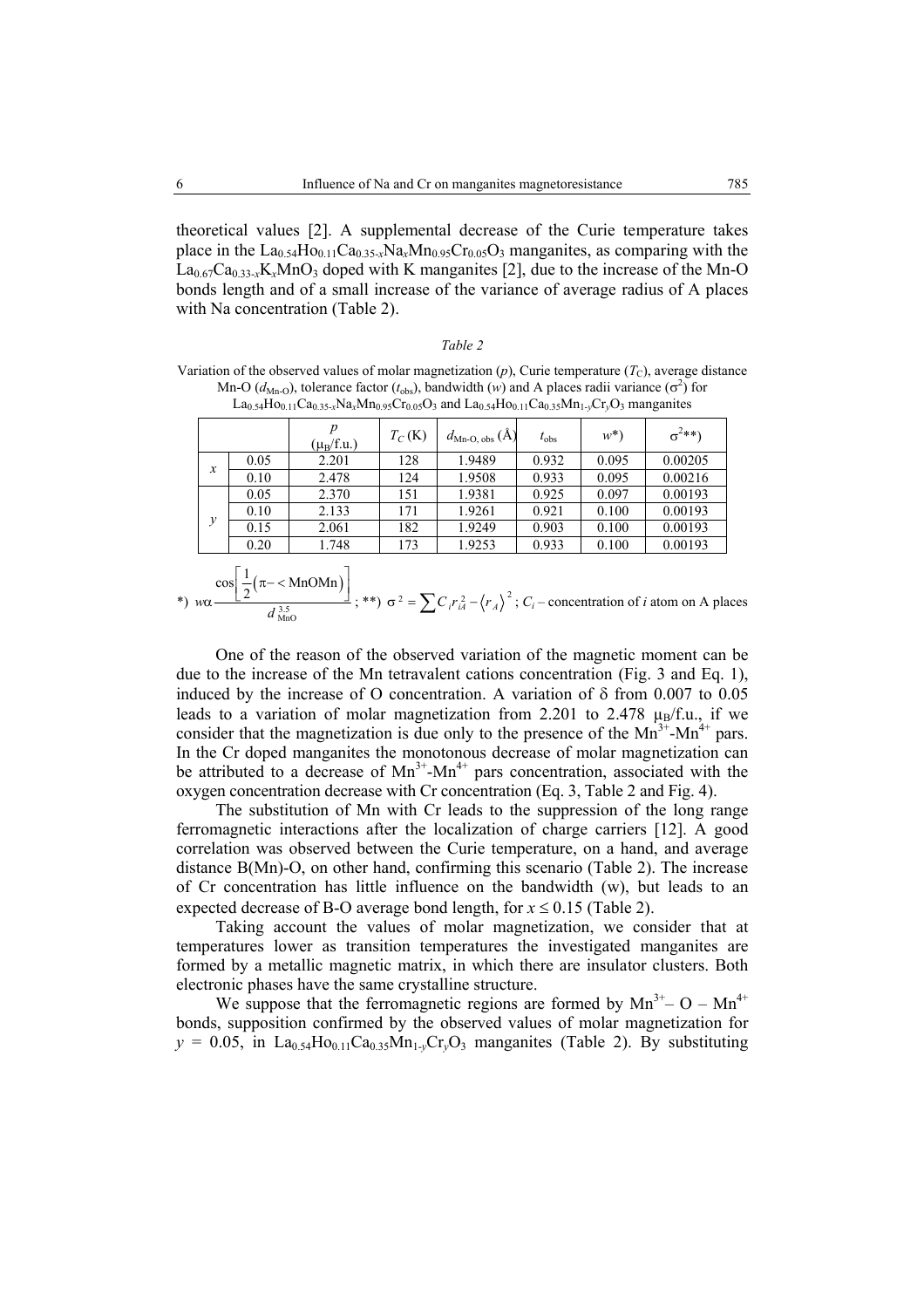stepwise Mn with Cr cations, we observed a diminishes a molecular magnetization (Table 2), which implies a decrease of number of  $Mn^{3+}$ – O –  $Mn^{4+}$  bonds, characterized by a DE interaction (we supposed that we attained the saturations by applying a magnetic field with intensity about 1 T).

The probability of appearance of a larger number of  $Mn^{4+}$ -O<sup>2</sup>-Cr<sup>3+</sup> bonds increases with the increase of Cr concentration in the samples. On the experimental results concerning magnetic molecular moments we concluded that  $Mn^{4+} - O^2$  –  $Cr^{3+}$  bonds are present and are super-exchange type, its contribution to the magnetic moment of the sample being very small. On other side the double exchange interaction increases with the decrease of Mn-O distance, leading to a corresponding increase of Curie temperature (Table 2).

#### *Table 3*

Variation of the transition temperature  $(T_M)$ , maximum observed resistance at  $H = 0$  ( $R_{\text{max H=0}}$ ) and magnetoresistance (MR<sub>max</sub>) with Na and Cr concentrations in  $La_{0.54}Ho_{0.11}Ca_{0.35-x}Na_x Mn_{0.95}Cr_{0.05}O_3$ and  $La<sub>0.54</sub>Ho<sub>0.11</sub>Ca<sub>0.35</sub>Mn<sub>1\nu</sub>Cr<sub>v</sub>O<sub>3</sub> manganites$ 

|                  |           | $T_{\text{MI}}\left(\text{K}\right)$ | $R_{\text{max, H=0}}(\Omega)$ | $MR_{max}(\% )$ |
|------------------|-----------|--------------------------------------|-------------------------------|-----------------|
| $\boldsymbol{x}$ | 0.05      | 90                                   | 1,273                         | 50              |
|                  | 0.10      |                                      | 3,325                         |                 |
|                  | 0.05      |                                      | 270                           | 30              |
| $\mathbf{1}$     | 0.10      |                                      | 2,590                         |                 |
|                  | 0.15      |                                      | 130,000                       |                 |
|                  | $_{0.20}$ |                                      |                               |                 |

The substitutions of Mn with Cr or of Ca with Na lead to a decrease of the transition temperature and to an increase of resistance of the samples. The observed magnetoresistance decreases with Na concentration and increases with Cr concentration in the samples (Table 3 and Figs 5).

The data with magnetoresistance behavior include the samples up to  $y = 0.15$ . The samples corresponding to  $y = 0.20$  have a very large resistance ( $> 20$  M $\Omega$ ) even at relatively high temperature. Increase of resistance at low temperature indicate the presence of a semiconductor (insulator) phase, which increase as concentration with increase of Na or Cr concentration in the manganites.

The increase of the  $Mn^{4+}$  concentration contributes to the enhancement of holes in the eg band, which should leads to a decrease of resistivity of the samples. We have observed an increase of the resistance, respectively, a decrease of the magnetoresistance with the Na concentration (Fig. 5a).

This behaviour is different as comparing with those of  $La_{0.7}Ca_{0.3}$ <sub>*y*</sub>K<sub>*y*</sub>MnO<sub>3</sub> manganites [2], probably due to the difference between average radii of A places.

Substitution of Mn with Cr leads to an increase of disorder on the B places lattice. The Cr<sup>3+</sup> cation is isoelectronic with Mn<sup>4+</sup> cation ( $t_{2g}^3e_g^0$ ) and its substitution reduces the number of active Jahn-Teller Mn<sup>3+</sup> cations. It is suggesting that  $Cr^{3+}$ cations are antiferromagnetically coupled with its nearest neighbors (Mn cations), resulting ferromagnetic nanoclusters around each Cr cation.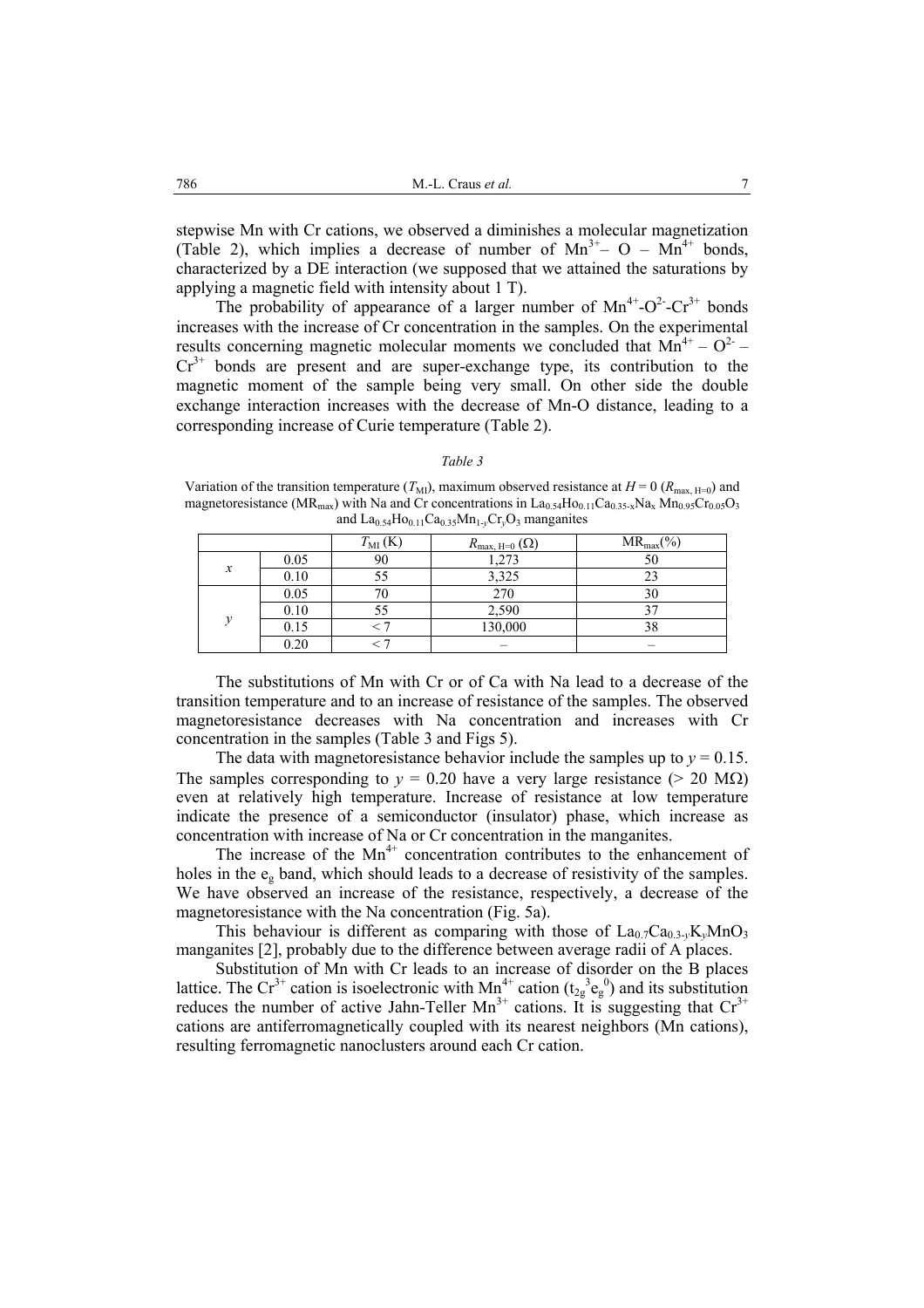

Fig. 5 – The variation of resistance with temperature and intensity of magnetic field for  $La<sub>0.54</sub>Ho<sub>0.11</sub>$  $Ca_{0.35-x}Na_xMn_{0.95}Cr_{0.05}O_3$  (a) and  $La_{0.54}Ho_{0.11}Ca_{0.35}Mn_{1-y}Cr_yO_3$  manganites (b, c, d).



Fig. 6 – The electronic phase diagram of  $La_{0.54}Ho_{0.11}Ca_{0.35-x}Na_xMn_{0.95}Cr_{0.05}O_3$  (a) and  $La_{0.54}Ho_{0.11}Ca_{0.35}Mn_{1-y}Cr_yO_3$  (b) manganites.

It is known that the main obstacle to obtain suitable applications is the fact that the crystalline structure and the microstructure depend on the preparation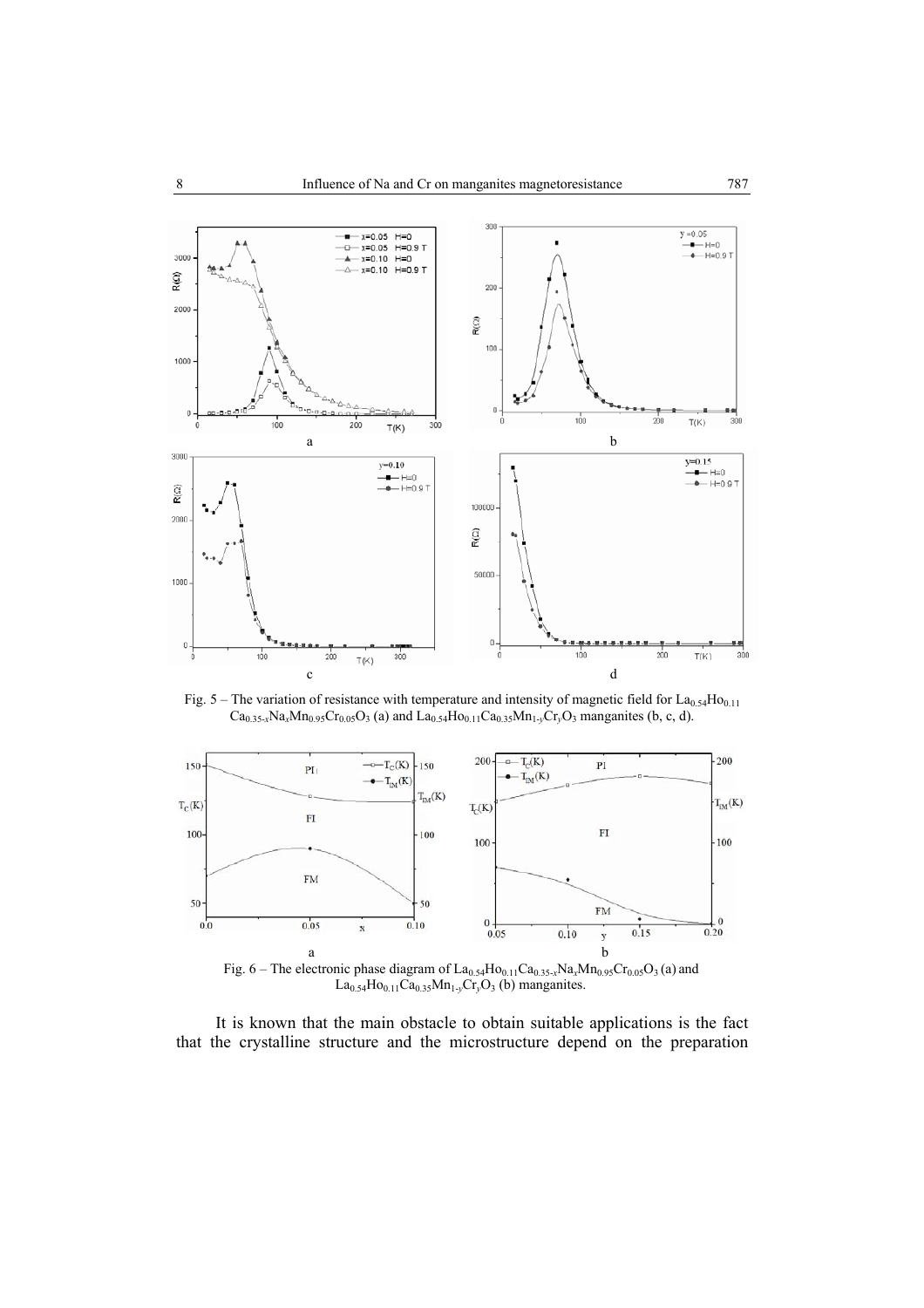methods and treatments. Sol-gel methods produce high quality, homogeneous and fine particle samples. In this context, the method applied to obtain the investigated samples assures the achievement of a single-phase material, with well crystallized grains. However, a concentration of defaults remains after thermal treatment of the samples. We consider that the difference between the Curie and transition temperatures are due to the defaults induced by the presence of the larger/smaller cations than the average size of A and B places in manganites.

Between Curie and transition temperatures of La<sub>0.54</sub>H<sub>O0.11</sub>Ca<sub>0.35-*x*</sub>  $Na<sub>x</sub>Mn<sub>0.95</sub>Cr<sub>0.05</sub>O<sub>3</sub>$  and  $La<sub>0.54</sub>Ho<sub>0.11</sub>Ca<sub>0.35</sub>Mn<sub>1-y</sub>Cr<sub>y</sub>O<sub>3</sub>$  manganites behave as ferromagnetic insulators (semiconductors). It is possible also that the difference between  $T_c$  and  $T_M$  is appears due to the default regions (especially boundaries layers), which play an important role in variation of (extrinsic) magnetoresistance with temperature. In the boundaries layers the distortions of perovskite lattice are larger as in the crystalline "core".

The modification of relative position of oxygen and rare earth/alkaline earth ions leads to a decrease of double exchange local interaction, implicitly of the Curie temperature. A monotonous increase of  $T_c-T_M$  difference with microstrains level can be observed for  $La_{0.54}Ho_{0.11}Ca_{0.35-x}Na_xMn_{0.95}Cr_{0.05}O_3$  $La<sub>0.54</sub>Ho<sub>0.11</sub>Ca<sub>0.35</sub>Mn<sub>1\nu</sub>Cr<sub>v</sub>O<sub>3</sub> manganites (Tables 1 and 2). It means that really$ exists an influence of defaults concentration on the extrinsic magnetoresistance, implicitly on the observed transition temperature.

Electronic phases diagrams of  $La_{0.54}Ho_{0.11}Ca_{0.35}Mn_{1\nu}Cr_{\nu}O_3$  and  $La<sub>0.54</sub>Ho<sub>0.11</sub>Ca<sub>0.35-x</sub>Na<sub>x</sub>Mn<sub>0.95</sub>Cr<sub>0.05</sub>O<sub>3</sub> manganites represent a superposition of$ intrinsic and extrinsic properties of the manganites: intrinsic properties (as specific/molecular magnetization, Curie temperature) are determined by the crystalline, without defaults, core of the crystallites, while the extrinsic properties correspond to the crystalline shape and the defaults concentration, which appear specially in the boundaries layers of the crystallites. In agreement with the literature [13], the magnetic properties of  $La_{0.67}Ca_{0.33}MnO_3$ , should depend on the dimension of the crystallites, implicitly by the treatment temperature, due to the boundary layer, which relative volume increases with the decrease of the grain size. Our samples treated at  $1,200^{\circ}$ C should have a large enough average size, about 1–5 µm (proofed on other manganites), if we take account on the data from Ref. 13, to attain saturation in a relatively small magnetic field. The boundaries layers having, due to the defaults, a very large resistivity have a large influence on the transport mechanism as the crystalline "core". In these conditions, the transition metal-insulator, characteristic for crystalline "core", cannot be observed, due to relatively small values of the crystalline "core" resistivity, as compared with the resistivity of the boundaries layers. On other hand, due to its small volume, the boundary layers have a small contribution to the total magnetic moment of the samples. Concerning the observed values of  $T_c$  and  $T_M$ , its results from difference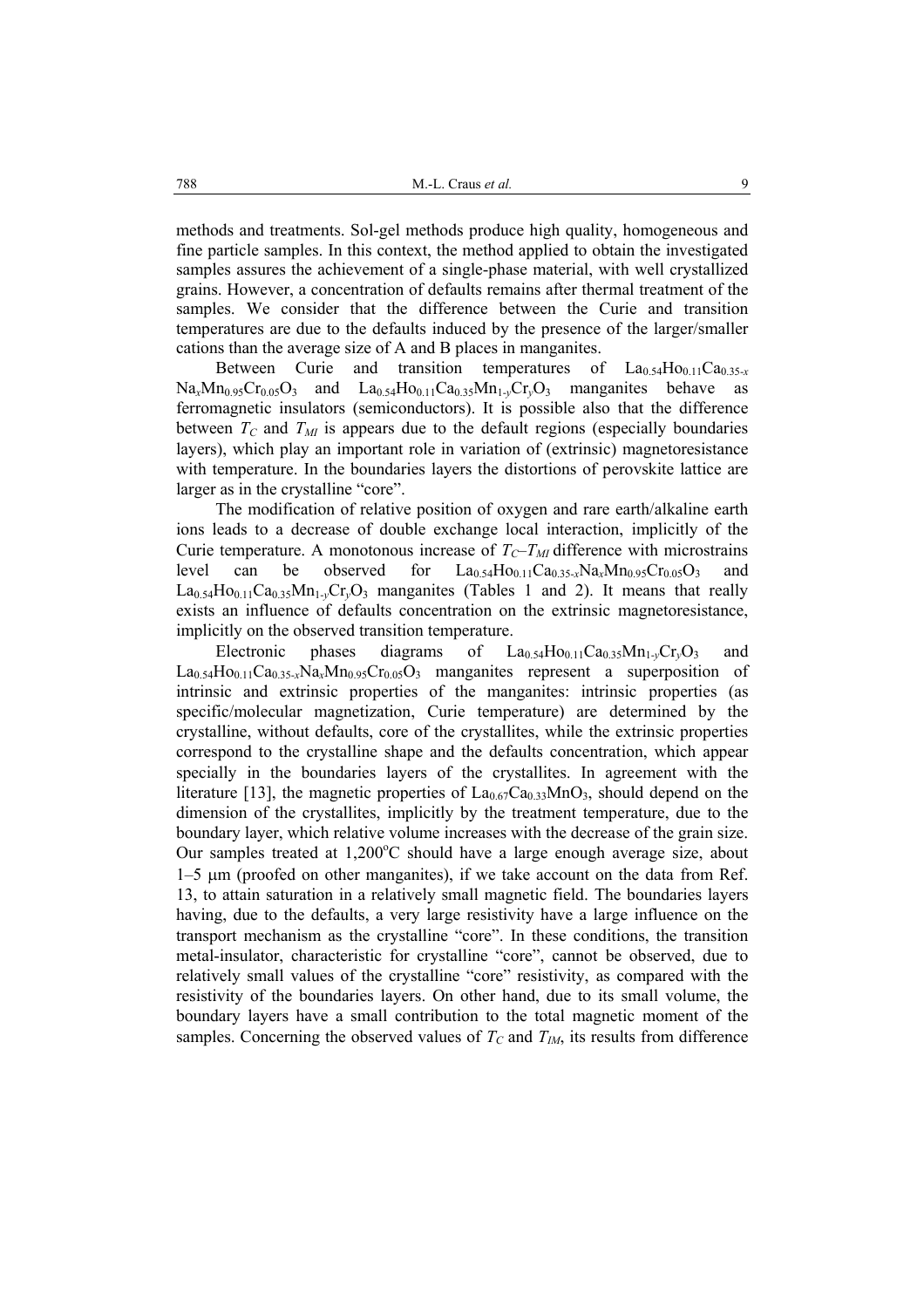between 1) the volume of crystalline "core" and those of boundaries layers of the crystallite, 2) resistivity of the boundaries layers and those of the crystalline "core" and their dependence on the temperature and applied magnetic field.

## **4. CONCLUSIONS**

Two pure row of manganites,  $La_{0.54}Ho_{0.11}Ca_{0.35}Mn_{1\nu}Cr_{\nu}O_3$  and  $La<sub>0.54</sub>H<sub>0.11</sub>Ca<sub>0.35-x</sub>Na<sub>x</sub>Mn<sub>0.95</sub>Cr<sub>0.05</sub>O<sub>3</sub>$  were obtained by sol-gel method. For both sets of manganites was observed a large difference between the Curie and transition temperature, attributed to the presence of a large amount of defaults, present in the boundaries layers. The boundary layer with a large amount of defaults and a high resistivity as the "crystalline core" "masks" the transition temperature of the "crystalline core". The samples can be described as a mixture of a magnetic region, due to the presence of  $Mn^{3+}$  -O-  $Mn^{4+}$  bonds, characterized by DE interactions. The substitutions of Ca and Mn cations with Na and, respectively, Cr cations in  $La_{0.54}Ho_{0.11}Ca_{0.35}Mn_{1\nu}Cr_{v}O_3$  and  $La_{0.54}Ho_{0.11}Ca_{0.35\nu}Na_{x}Mn_{0.95}Cr_{0.05}O_3$  led have opposed influence on the magnetoresistance.

## REFERENCES

- 1. T. Chatterji, D. Andeica, R. SuryanaraYanan, A. Revcolevschi, *µSR studies of the electron-doped Ca1-xSmxMnO3*, Physica B, **374**–**375**, 59–62 (2006).
- 2. S. Bhattacharya, S. Pal, R.K. Mukherjee, B.K. Chaudhuri, S. Neeleshwar, Y.Y. Chen, S. Mollah, H.D. Yang, *Development of pulsed magnetic field and study of magnetotransport properties of K-doped La1–xCax–yKyMnO3 CMR materials*, J.M.M.M, **269,** 359–371 (2004).
- 3. S. Ishihara, J. Inoue and S. Maekawa, *Effective Hamiltonian in manganites: Study of the orbital and spin structures*, Phys. Rev., B **55**, 8280-8286 (1997).
- 4. A. Takahashi and H. Shiba, *Possible Orbital Orderings in a Model of Metallic Double-Exchange Ferromagnets*, J. Phys. Soc. Jpn., **69,** 3328-3333 (2000).
- 5. X. H. Li, Y. H. Huang, C. H. Yan, Z. M. Wang, C. S. Liao, *Enhanced low field magnetoresistance in Mn substituted nanocrystalline*  $La_{0.7}Sr_{0.3}Mn_{0.9}M_{0.1}O_3$ *, J. Phys.: Condens. Matter, 14, L177-*L183 (2002).
- 6. F. Chen, H. W. Liu, K. F. Wang, H. Yu, S. Dong, X. Y. Chen, X. P. Jiang, Z. F. Ren, J-M Liu, *Synthesis and characterization of La0.825Sr0.175MnO3 nanowires*, J. Phys.: Condens. Matter, **17**, L467-L475 (2005).
- 7. Y. Morimoto, A. Machida, S. Mori, N. Yamamoto and A. Nakamura, *Electronic phase diagram and phase separation in Cr-doped manganites*, Phys. Rev., B **60**, 9220-9223 (1999).
- 8. N. Cornei and M.-L. Craus, *Influence of the rare earth cation (Ln = La, Nd, Sm) on the properties of the Ln0.44Ho0.11Sr0.45MnO3±δ manganite oxides*, J. of Alloys Comp., **368**, 58–61, (2004).
- 9. N. Cornei, C. Mita, O. Mentre, F. Abraham, M.-L. Craus, *Synthesis, structural analysis and magnetic properties of Sc-doped Nd<sub>0.8</sub>Sr<sub>0.2</sub>Mn<sub>1-x</sub>Sc<sub>x</sub>O<sub>3</sub> manganites, J. Opt. and Adv. Mater., 10,* 3300–3304, (2008).
- 10. S. Rößler, U. K. Rößler, K. Nenkov, D. Eckert, S. M. Yusuf, K. Dörr and K.-H. Müller, *Rounding of a first-order magnetic phase transition in Ga-doped La*<sub>0.67</sub>Ca<sub>0.33</sub>MnO<sub>3</sub>, Phys. Rev., B 70, 104417 (2004).